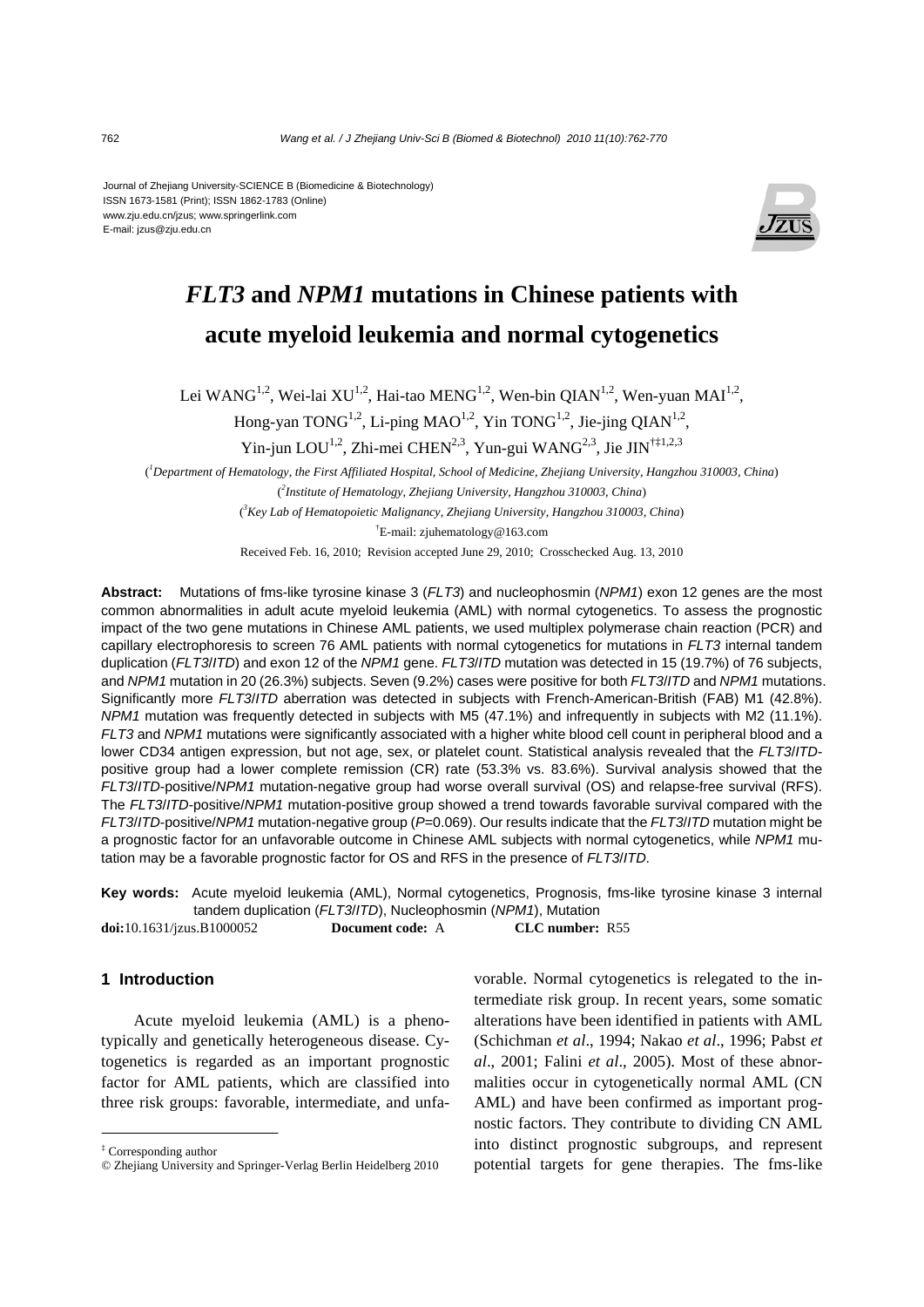tyrosine kinase 3 (*FLT3*) gene encodes a member of class III receptor tyrosine kinase family, which affects the proliferation, differentiation, and survival of hematopoietic stem cells. Many studies have found that *FLT3* internal tandem duplication (*FLT3*/*ITD*) mutation is associated with an adverse prognosis in CN AML patients (Yanada *et al*., 2005; Baldus *et al*., 2006; Thiede *et al*., 2006; Colovic *et al*., 2007). Nucleophosmin (NPM1), as a nucleolar phosphoprotein, usually impacts ribosomal protein assembly and transport, and prevents protein aggregation in the nucleolus. In multivariable analysis, the status of *NPM1* mutation without *FLT3*/*ITD* is an independent favorable prognostic factor on overall survival (OS) and relapse-free survival (RFS) in patients with CN AML (Döhner *et al*., 2005).

The objective of this study was to assess the prevalence and prognostic impact of *FLT3* and *NPM1* gene mutations in adult CN AML patients in China. We also evaluated the association between the two gene mutations and their clinical characteristics, such as age, white blood cell (WBC) count in peripheral blood, and French-American-British (FAB) subtype.

#### **2 Materials and methods**

#### **2.1 Subjects**

A total of 76 newly diagnosed patients with CN AML (except for FAB M3), who entered the First Affiliated Hospital of Zhejiang University from 2003 to 2005, were investigated in this study. AML was diagnosed according to the FAB classification (Bennett *et al*., 1985). Cytogenetic G-banding analysis was preformed with standard methods. Mononuclear cells were isolated by Ficoll density gradient centrifugation, and cryopreserved in 10% (v/v) dimethylsulphoxide (DMSO) at −80 °C. The subject characteristics are given in Table 1.

#### **2.2 Therapy protocol**

Induction therapy consisted of one or two courses of DA (daunorubicin 45 mg/m<sup>2</sup> on Days 1 through 3, cytarabine  $100 \text{ mg/m}^2$  every 12 h on Days 1 through 7) or HAA (homoharringtonine 2 mg/m<sup>2</sup> twice daily for 3 d, cytarabine  $75 \text{ mg/m}^2$  every 12 h on Days 1 through 7, and aclarubicin 12 mg/m<sup>2</sup> on Days 1 through 7). Five patients were treated with HA

**Table 1 Characteristics of patients included in this study**

| Parameter                                                                  | Value       |
|----------------------------------------------------------------------------|-------------|
| Number of patients                                                         |             |
| Total                                                                      | 76          |
| Male/female                                                                | 45/31       |
| WBC count at diagnosis $\geq$ 100×10 <sup>9</sup> L <sup>-1</sup>          | 17          |
| Age (year)                                                                 | $50(13-78)$ |
| FAB subtype <sup>#</sup>                                                   |             |
| M <sub>0</sub>                                                             | $5(6.6\%)$  |
| M1                                                                         | 14 (18.4%)  |
| M <sub>2</sub>                                                             | 27 (35.5%)  |
| M4                                                                         | 8 (10.5%)   |
| M <sub>5</sub>                                                             | 18 (23.7%)  |
| M6                                                                         | $3(3.9\%)$  |
| <b>AML</b> following MDS                                                   | $1(1.3\%)$  |
| Value is expressed as median (range); <sup>#</sup> Values are expressed as |             |

number (percentage); FAB: French-American-British; AML: acute myeloid leukemia; MDS: myelodysplastic syndrome; WBC: white blood cell

regimen (homoharringtonine 2 mg/m<sup>2</sup> twice daily for 3 d, cytarabine  $100 \text{ mg/m}^2$  every 12 h on Days 1 through 7) because of inferior general conditions. Consolidation therapy was applied every 1 month and consisted of 100 mg/m<sup>2</sup> cytarabine every 12 h on Days 1 to 7 in combination with a second drug. The second drug included 45 mg/m<sup>2</sup> daunorubicin by intravenous infusion on Days 1 to 3 (Courses 1, 2, 9, etc.), 10 mg/m<sup>2</sup> mitoxantrone by intravenous infusion on Days 1 to 3 (Courses 3, 4, 10, etc.), 75 mg/m<sup>2</sup> etoposide by intravenous infusion on Days 1 to 5 (Courses 5, 6, 11, etc.), and 12 mg/m<sup>2</sup> aclarubicin by continuous infusion over 2 h on Days 1 to 7 (Courses 7, 8, 12, etc.). Patients who failed to obtain complete remission received second line induction regimes, such as mitoxantrone and cytarabine (MA), and aclarubicin, cytarabine and etoposide (AAE). If a cumulative dose of 540 mg/m<sup>2</sup> daunorubicin was achieved, thioguanine would take place of daunorubicin.

#### **2.3 DNA isolation and polymerase chain reaction**

Genomic DNA was extracted from approximately  $10^6$  mononuclear cells (Gentra Puregene Blood DNA kit, Minneapolis, MN, USA). A multiplex polymerase chain reaction (PCR) procedure was used to detect *FLT3*/*ITD* and *NPM1* mutations (Huang *et al*., 2008). The 20 µl PCR reaction solution consisted of 200 ng DNA template,  $10 \times PCR$  buffer  $2 \mu$ l,  $25 \text{ mmol/L} \text{ MgCl}_2$  1  $\mu$ l,  $10 \text{ mmol/L}$  deoxyribonucleoside triphosphate (dNTP) 0.5 µl, 200 nmol/L primer for *FLT3* and *β-globin*, 350 nmol/L primer for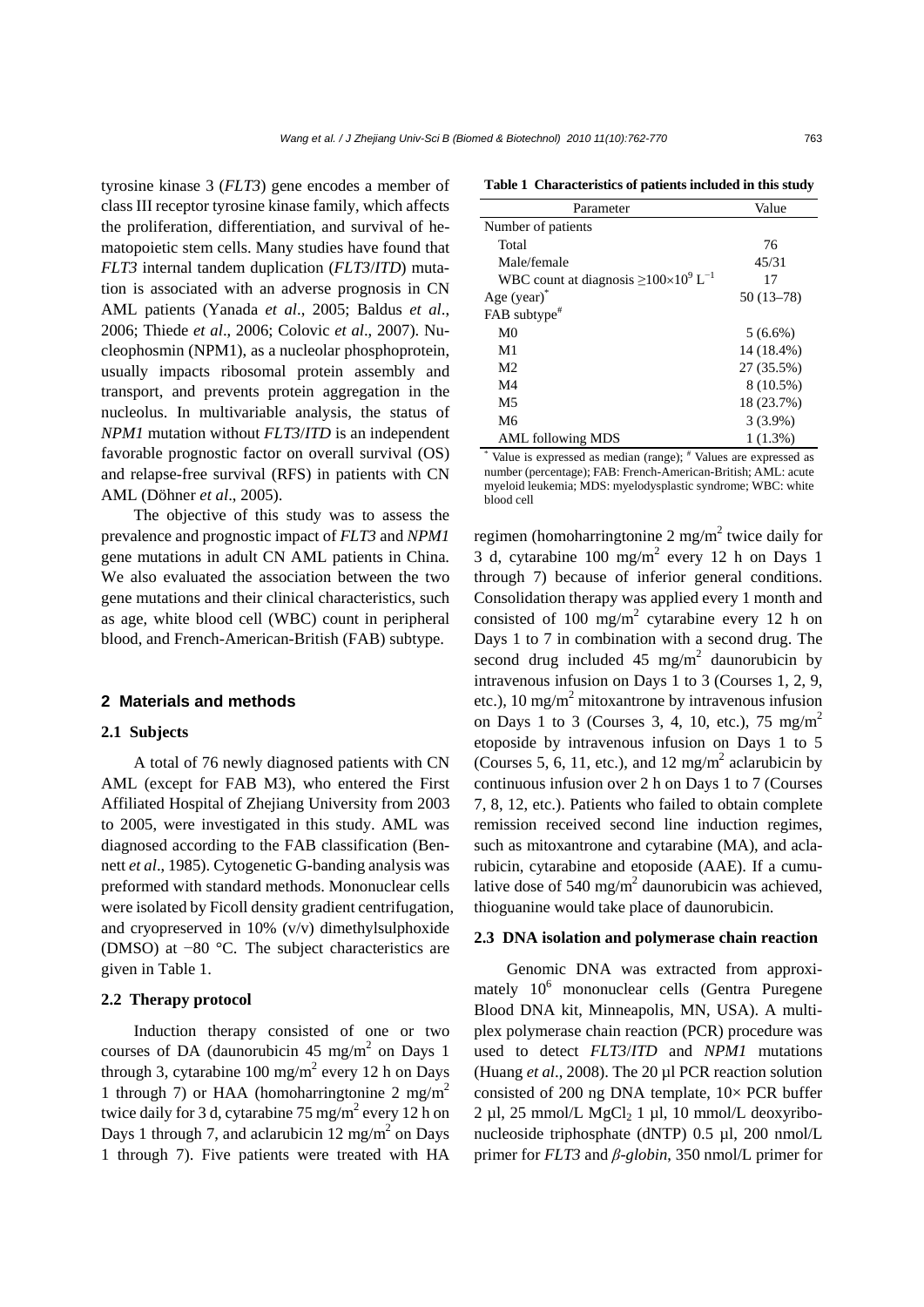*NPM1*, and 1.5 U *Taq* DNA polymerase (Promega, USA). Samples were amplified using the following PCR conditions: 95 °C for 2 min, 35 cycles at 95 °C for 30 s, 60 °C for 40 s, and 72 °C for 40 s, the final cycle at 72 °C for 30 min.

#### **2.4 Capillary gel electrophoresis**

PCR products were diluted 1:5 (v/v) in distilled water and analyzed using 3130 genetic analyzer (Applied Biosystems, Foster City, CA, USA) according to the manufacturer's protocol. A peak equal to or above 50 relative fluorescence units (RFU) in the electropherogram was defined as positive. The results were analyzed with GeneMapper software Version 3.2 (Applied Biosystems). The NB4 cell line was used as a normal control, and the sample from a known positive patient was used as a positive control.

#### **2.5 Sequencing analyses of** *FLT3* **and** *NPM1*

To validate the results from capillary gel electrophoresis, 10 *FLT3*/*ITD*- and 10 *NPM1*-mutated samples were amplified for sequencing analysis. PCR products from *FLT3*/*ITD* samples were resolved on a 3.5% (w/v) agarose gel stained by ethidium bromide. Each sample displayed an additional PCR product (>330 bp). The longer PCR products were purified by the standard methods and directly sequenced with the same primers used for amplification. PCR products from *NPM1* mutant were cloned into pCR2.1-TOPO vector (Invitrogen, Carlsbad, CA, USA). At least four recombinant colonies were selected, and the plasmid DNA was sequenced by the ABI377 sequencer (Applied Biosystems).

## **2.6 Statistical analysis**

The Fisher extract test was used to compare mutation status with dichotomous variables, and the Mann-Whitney *U* test was used to compare the mutation status with continuous variables. Survival curves for OS and RFS were calculated according to Kaplan-Meier and compared using two-sided log rank test. OS was defined as the time from diagnosis to death owing to any causes. RFS was defined as the time from achieving complete remission (CR) to the first event of either relapse or death. *P*<0.05 was considered statistically significant. SPSS Version 16.0 software (Chicago, IL, USA) was used for statistical analysis.

#### **3 Results**

#### **3.1 Frequencies of** *FLT3* **and** *NPM1* **mutations**

The fluorescently labeled multiplexing PCR products from 76 samples were used to screen for the prevalence of *FLT3* and *NPM1* mutations by capillary gel electrophoresis. Wild type *FLT3* and *NPM1* genes were 329 and 167 bp (Fig. 1a). *FLT3*/*ITD*-positive samples showed an additional peak at a range from 350 to 410 bp (Fig. 1b). *NPM1* mutation showed a double peak at positions of 167 and 171 bp (Fig. 1c). The control gene (*β-globin*), which was used to verify DNA quality and PCR reaction, had a peak around 469 bp. *FLT3*/*ITD* mutation was detected in 15 (19.7%) of 76 subjects, and *NPM1* mutation in 20 (26.3%) subjects. Seven (9.2%) cases were positive for both *FLT3*/*ITD* and *NPM1* mutations. In the *FLT3*/*ITD*-positive cases, the *NPM1* mutation was significantly more frequent than in *FLT3*/*ITD*negative cases (46.7% vs. 21.3%). Ten randomly chosen *NPM1* mutants were confirmed by sequencing analysis. *NPM1* mutation variant *A*, a "TCTG" insertion at position nucleotide (wild type) 959 was detected in 8 (80%) cases. The mutation variants *B* and  $O_M$  were detected, respectively, in one case.

## **3.2 Gene mutations and clinical characteristics**

Both *FLT3* and *NPM1* mutations in CN AML subjects were associated with FAB subgroups. Frequencies of *NPM1* mutation were significantly higher in FAB M5 (47.1%) than non-M5 (20.0%) (*P*<0.001), and lower in M2  $(11.1\%)$  than non-M2  $(34.7\%)$ (*P*=0.03) (Fig. 2b). Frequency of *FLT3*/*ITD* was significantly higher in FAB M1 (42.8%) than in other FAB subgroups (14.5%) (*P*<0.001) (Fig. 2a). *FLT3*/ *ITD*-positive subjects had statistically higher WBC counts in peripheral blood and blast counts in bone marrow compared with the *FLT3*/*ITD*-negative group (*P*=0.006 and *P*=0.05, respectively). In the *NPM1* mutation group, higher WBC counts were found (mean  $81.3\times10^{9}$  L<sup>-1</sup>, median  $54.9\times10^{9}$  L<sup>-1</sup>) compared with mutation-negative group (mean  $64.5 \times 10^9$  L<sup>-1</sup>, median  $34.6 \times 10^9$  L<sup>-1</sup>, *P*=0.022). Multivariate analysis showed *FLT3*/*ITD* and *NPM1* mutations were significantly associated with lower CD34 antigen expression (*P*=0.029 and *P*=0.002, respectively). None of the 20 cases of *NPM1* mutations showed CD7 aberrant expression, whereas 15 of 56 cases of wide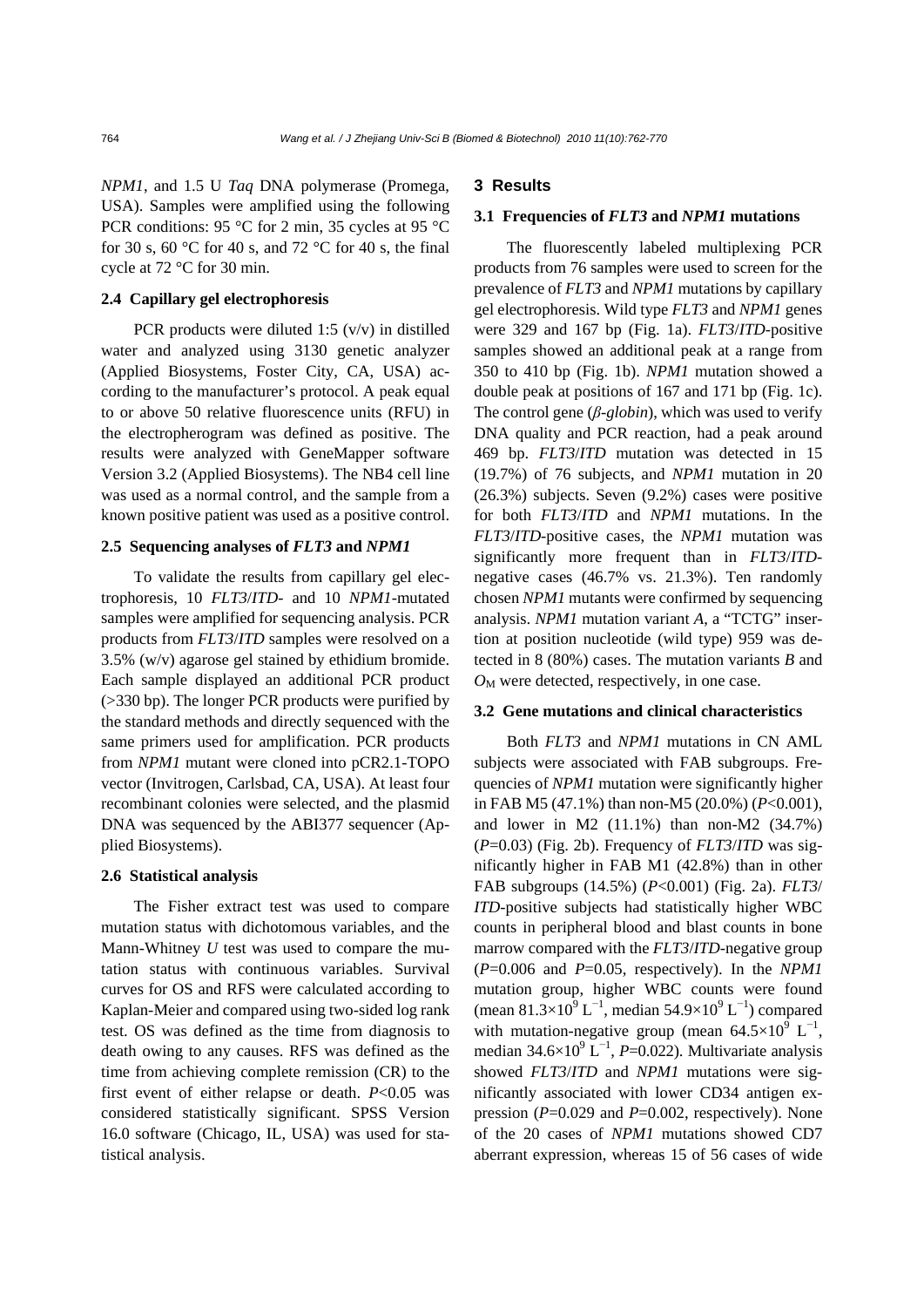

**Fig. 1 Capillary gel electrophoresis for** *FLT3* **and** *NPM1* **genes in three cases**  (a) A case with wide type *NPM1* (167 bp) and wide type *FLT3* (329 bp); (b) A case with *FLT3*/*ITD* positive; (c) A case with *NPM1* mutant and *FLT3*/*ITD* positive simultaneously



**Fig. 2 Distribution of** *FLT3* **(a) and** *NPM1* **(b) mutations in morphologic subtypes** 

 $*$  *P*<0.001,  $*$  *P*<0.05, compared with other FAB subtypes

type *NPM1* expressed CD7 antigen (*P*=0.004). The frequencies of myelomonocytic markers, such as CD11, CD13, CD14, and CD15, did not significantly differ between the four groups.

## **3.3 Response to induction therapy**

The total CR rate after induction chemotherapy was 77.6% in all 76 AML subjects. The *FLT3*/*ITD*positive group, with or without *NPM1* mutation, showed a statistically lower CR rate (53.3%) compared to the *FLT3* wide type group (83.6%) ( $\chi^2$  = 6.356, *P*=0.019). The subjects with *NPM1* mutation-positive showed a similar CR rate to *NPM1* mutation-negative subjects (70.0% and 80.3%, respectively). When the two gene mutations were simultaneously analyzed, the highest CR rate was achieved in subjects with *FLT3*/*ITD*-negative/*NPM1* mutation-positive (84.6%), followed by the *FLT3*/*ITD*-negative/*NPM1* mutationnegative group (83.3%). The CR rate in subjects with *FLT3*/*ITD*-positive/*NPM1* mutated-positive (42.9%) was significantly lower than those in the other three groups  $(\chi^2 = 7.193, P = 0.015)$  (Table 2). Subjects harboring *FLT3*/*ITD*-negative/*NPM1* mutation-positive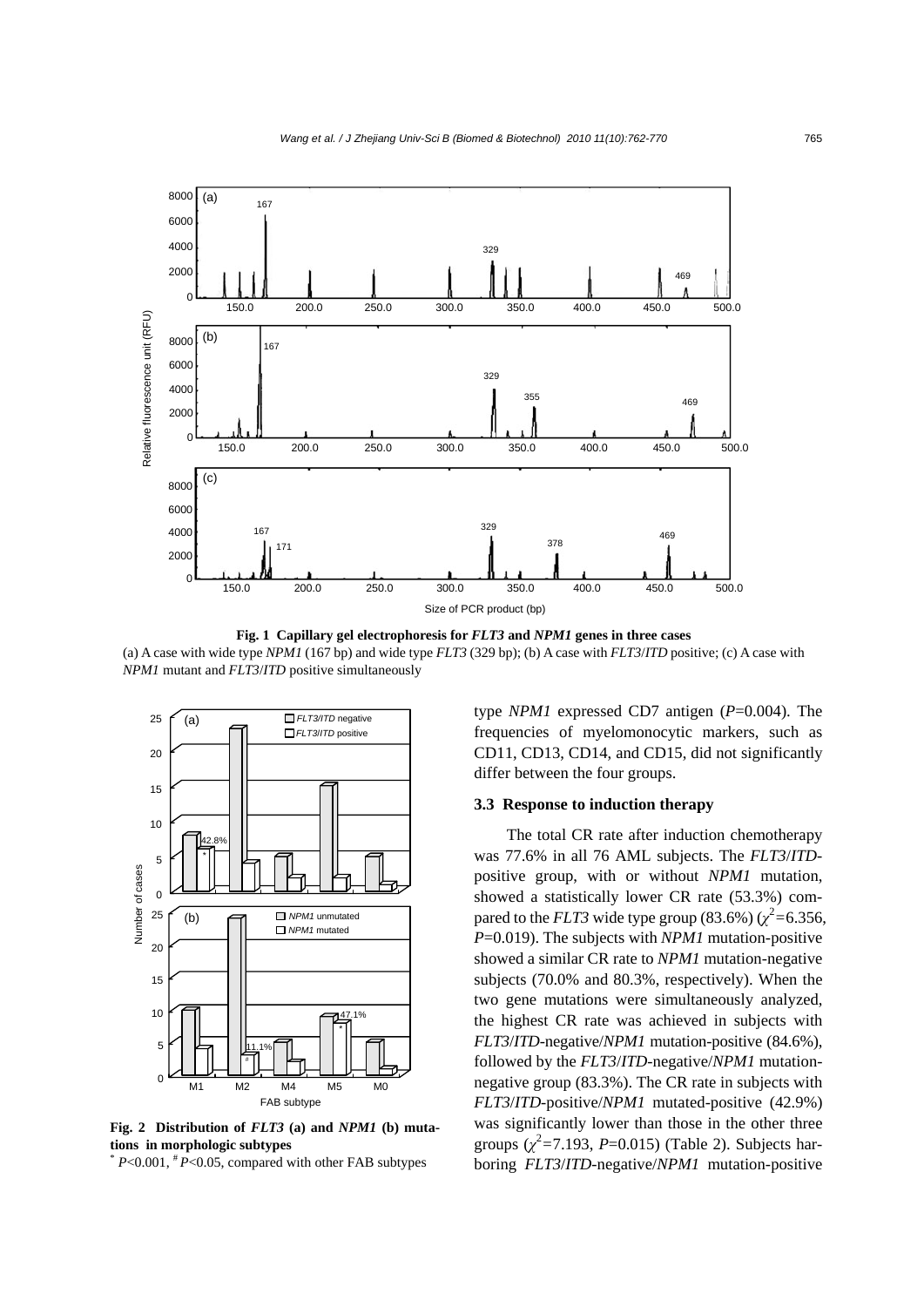|                                                                                                                                     | Number of patients <sup>#</sup>                             |              |                               |                             |  |  |  |
|-------------------------------------------------------------------------------------------------------------------------------------|-------------------------------------------------------------|--------------|-------------------------------|-----------------------------|--|--|--|
|                                                                                                                                     | $FLT3/ITD$ -negative (n=61)                                 |              | $FLT3/ITD$ -positive $(n=15)$ |                             |  |  |  |
|                                                                                                                                     | <i>NPM1</i> unmutated $(n=48)$ <i>NPM1</i> mutated $(n=13)$ |              | <i>NPM1</i> unmutated $(n=8)$ | <i>NPM1</i> mutated $(n=7)$ |  |  |  |
| <b>CR</b>                                                                                                                           | 40 (83.3%)                                                  | 11 (84.6%)   | 5(62.5%)                      | $3(42.9\%)$                 |  |  |  |
| $CR=1$                                                                                                                              | 33 (68.8%)                                                  | $10(76.9\%)$ | $4(50.0\%)$                   | $3(42.9\%)$                 |  |  |  |
| CR > 1                                                                                                                              | $7(14.6\%)$                                                 | $1(7.7\%)$   | 1(12.5%)                      | $\theta$                    |  |  |  |
| <b>RD</b>                                                                                                                           | 8(16.7%)                                                    | $2(15.4\%)$  | 3(37.5%)                      | $4(57.1\%)$                 |  |  |  |
| OS at four years                                                                                                                    | $16(33.3\%)^*$                                              | $4(30.8\%)$  | $\theta$                      | 1(14.3%)                    |  |  |  |
| RFS at four years                                                                                                                   | 14 $(29.2\%)^*$                                             | $2(15.4\%)$  | $\theta$                      | $\theta$                    |  |  |  |
| $*$ Data are expressed as number (percentage); $*$ P<0.05. CR=1: complete remission with a single induction therapy; CR>1: complete |                                                             |              |                               |                             |  |  |  |

**Table 2 Complete remission survival according to** *FLT3***/***ITD* **and** *NPM1* **mutation statuses** 

remission after more than one course of induction therapy; RD: resistant disease; OS: overall survival; RFS: relapse-free survival

had a higher CR rate (76.9%), achieved by the first induction therapy, than the other three groups, but these differences had no statistical significance  $(\chi^2 =$ 3.425, *P*>0.05).

#### **3.4 Survival analysis**

The median follow-up time was 20 months. The median duration of remission showed a statistically significant difference between *FLT3*/*ITD*-negative and *FLT3*/*ITD*-positive subjects (18 months vs. 7 months, *P*=0.017). *FLT3*/*ITD*-positive subjects showed a trend of worse median OS (10.5 months vs. 20 months in *FLT3*/*ITD*-negative subjects), but this difference was not significant (P=0.073). No statistical difference on median OS or RFS was found between *NPM1*-unmutated and *NPM1*-mutated subjects (Fig. 3b). The four-year rates of OS and RFS for subjects with *FLT3*/*ITD* without *NPM1* mutation were zero, and for those without *FLT3*/*ITD* were 33.3% and 29.2%, respectively. Kaplan-Meier survival curves of the effects of *FLT3*/*ITD* status on OS and RFS showed significantly shorter OS and RFS in subjects harboring *FLT3*/*ITD* (log rank=5.729, *P*=0.017 for OS and log rank=5.488, *P*=0.019 for RFS) (Fig. 3a). Survival analysis of the four genotypes revealed a worse OS for the *FLT3*/*ITD*-positive/*NPM1* mutation-negative group than for both the *FLT3*/*ITD*-negative/*NPM1* mutation-negative group and the *FLT3*/*ITD*-negative/ *NPM1* mutation-positive group (*P*=0.002 and *P*= 0.015, respectively), whereas no difference on OS emerged between the *FLT3*/*ITD*-positive/*NPM1* mutation-negative group and the *FLT3*/*ITD*-positive/ *NPM1* mutated-positive group (*P*=0.069) (Fig. 4a). The same pattern was found for RFS (Fig. 4b). Another factor impacting OS and RFS was the number of

induction therapy course required to reach CR. Subjects who achieved CR after more than one course of induction chemotherapy were revealed to have significantly worse OS and RFS (log ranks were 36.284 and 36.556, respectively, *P*<0.001).

# **4 Discussion**

*FLT3*/*ITD* and *NPM1* mutations have been shown to be the most prevalent somatic alterations in AML, especially in CN AML. In our study, the incidences of *FLT3*/*ITD* and *NPM1* mutations were 19.7% and 26.3%, respectively, in 76 subjects with CN AML, which were obviously lower than those reported in Germans (31%, 53%) (Döhner *et al*., 2005; Schnittger *et al*., 2005; Thiede *et al*., 2006) and in Japanese (28.0%, 47.4%) (Suzuki *et al*., 2005; Schlenk *et al*., 2008), but approximated to those reported by Colovic *et al*. (2007). The lower detection rate may be due to a higher background of wild type allele, or a lower percentage of *FLT3*/*ITD* or *NPM1* mutation-positive cells in some cases. In addition, *FLT3*-TKD mutation was difficult to detect by capillary gel electrophoresis.

Certain associations between the two gene mutations and clinical characteristics have been reported in these past years. We also found a significantly increased leukocyte count in subjects with *FLT3*/*ITD*  $(P=0.006)$  or with *NPM1* mutation  $(P=0.05)$ . There was a significant difference in blast count observed only between *FLT3*/*ITD*-positive subjects and *FLT3*/ *ITD*-negative subjects (*P*=0.022). These findings were consistent with some previous reports (Fröhling *et al*., 2002; Colovic *et al*., 2007; Huang *et al*., 2008; Schlenk *et al*., 2008). Although the effect of *FLT3*/*ITD*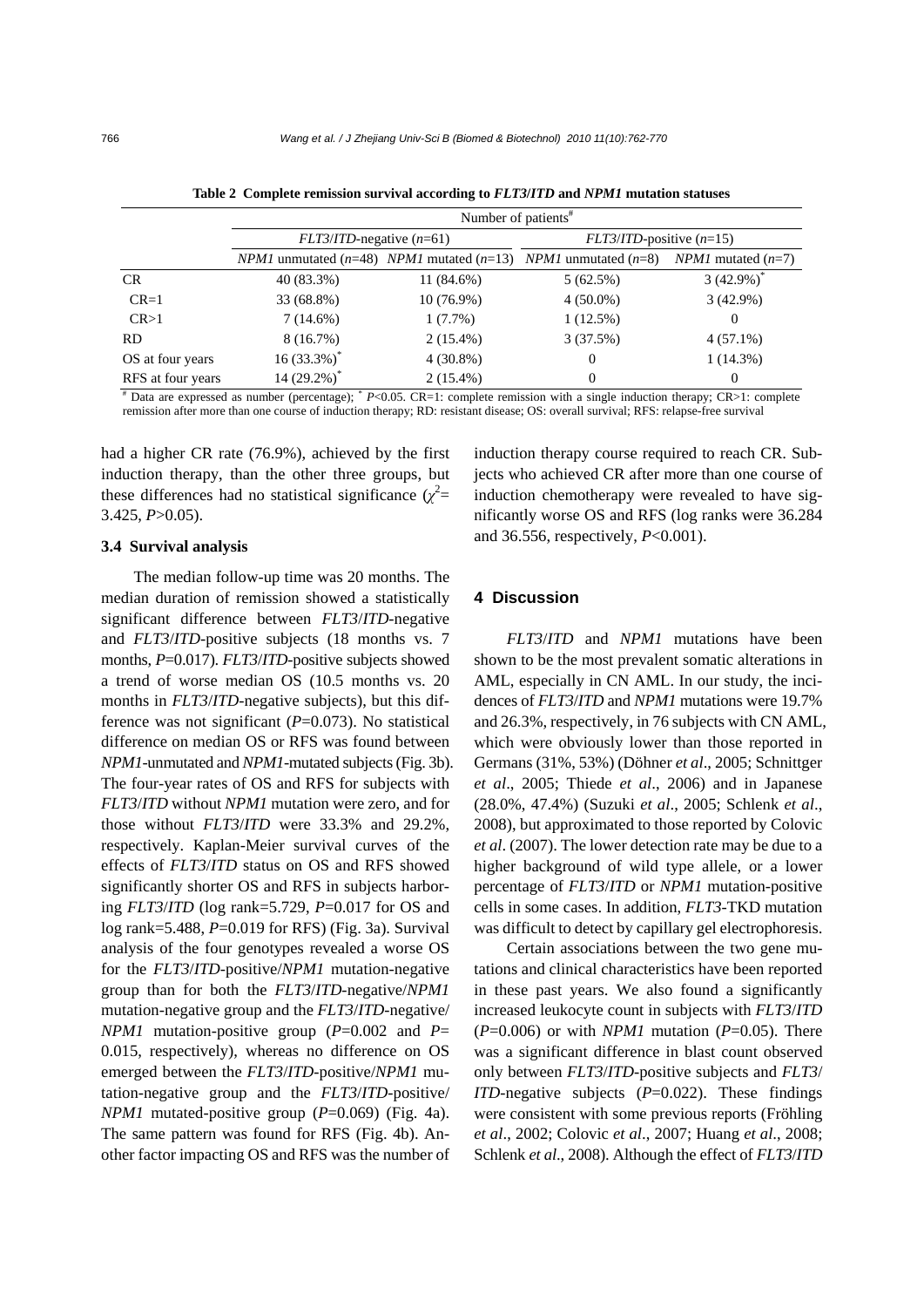

**Fig. 3 Kaplan-Meier analysis results according to the gene mutation status in CN AML patients**  (a) OS and RFS for *FLT3*/*ITD*; (b) OS and RFS for *NPM1*



**Fig. 4 Survival analysis estimates for probabilities of OS (a) and RFS (b) according to the four mutation statuses**

on inducing leukemogenesis was not directly proved, the ligand-independent constitutive activation of *FLT3* induced by *ITD* mutation could activate some downstream signal molecules including mitogenactivated protein (MAP) kinase, signal transducer and activator of transcription 5 (STAT5), and serinethreonine kinases Akt, which contribute to cell proliferation and survival advantages (Hayakawa *et al*., 2000; Kiyoi *et al*., 2002; Tse *et al*., 2002; Grundler *et al*., 2005; Rocnik *et al*., 2006). Kelly *et al*. (2002) induced a myeloproliferative disease in a murine bone marrow transplant model by transforming *FLT3*/*ITD*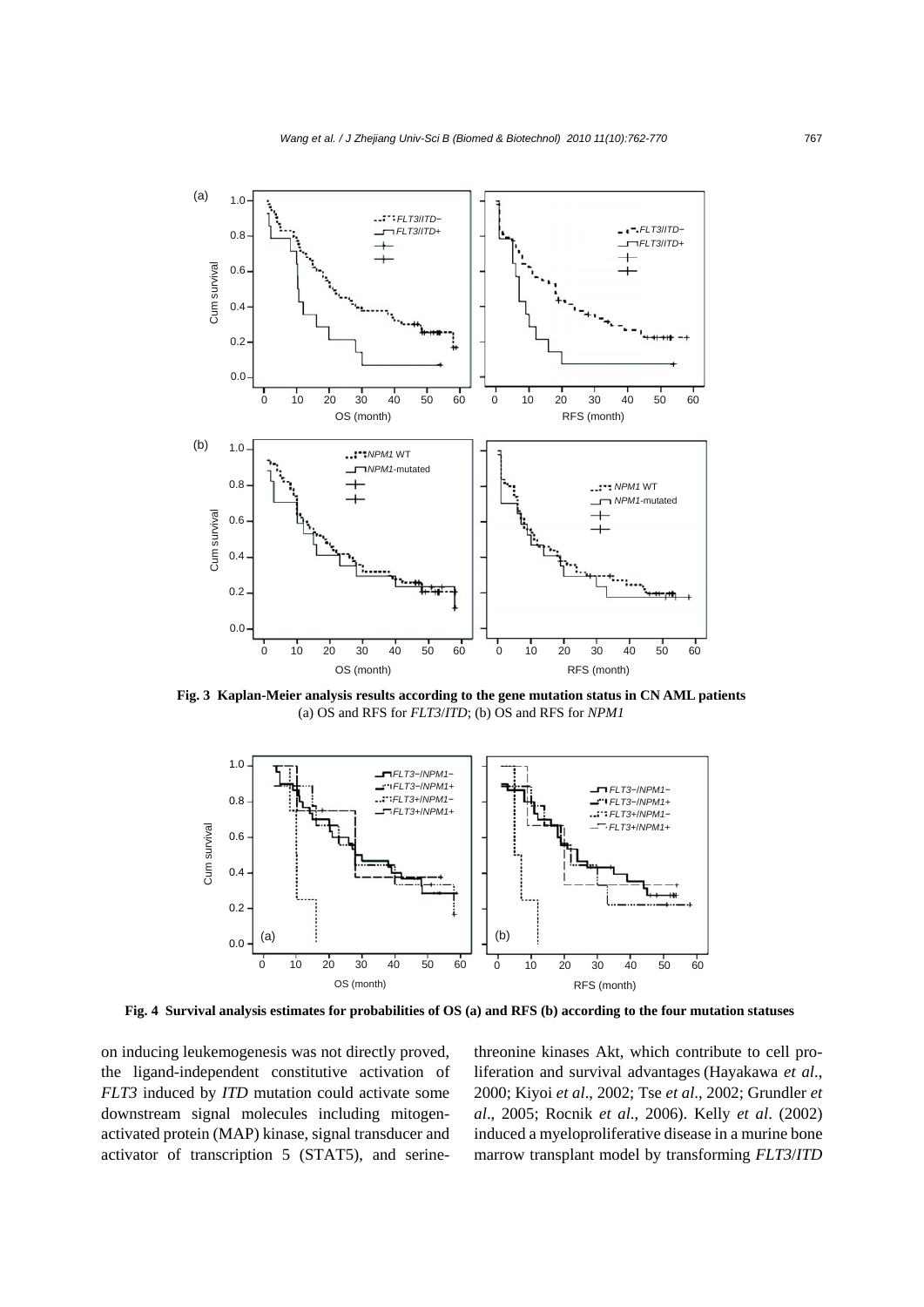mutants, but did not observe hematologic disorders. These findings might partially explain the close relationship between *FLT3*/*ITD* and higher WBC count. CD34 has been regarded as a distinct surface marker on immature hematopoietic precursor cells. As shown previously (Falini *et al*., 2005; Schnittger *et al*., 2005), significantly lower CD34 antigen expression was observed in *FLT3*/*ITD*- and *NPM1*-mutated subjects in our present study, but unlike the findings in other studies (Schnittger *et al*., 2002; Thiede *et al*., 2002; Colovic *et al*., 2007), more frequent *FLT3*/*ITD* (42.8%) was found in FAB M1 subtype. Zheng *et al*. (2002; 2004) reported that *FLT3*/*ITD* blocked granulocytic differentiation through suppression of CCAAT/enhance binding protein alpha (*C*/*EBPα*) expression in 32D cells transfected with *FLT3*/*ITD*. These effects could be inhibited by an *FLT3* inhibitor, lestaurtinib (CEP-701). The high frequency of *FLT3*/*ITD* in M1 subtype might be explained by the theory that *FLT3* aberrant activation blocked the differentiation of myeloblastic cells, most probably granulocytic differentiation. Higher blast count, absent CD34 expression in *FLT3*/*ITD*, and higher frequency in M1 project the implication that *FLT3*/*ITD* may be associated with the differentiation stasis of granulocytic lineage and the proliferation of leukemic cells. Meanwhile, a statistically higher frequency of *NPM1* mutation was identified in subjects with AML M5 and lower frequency in AML M2, which was consistent with findings from previous studies (Fröhling *et al*., 2002; Schnittger *et al*., 2005; Suzuki *et al*., 2005; Verhaak *et al*., 2005; Thiede *et al*., 2006; Huang *et al*., 2008). Mori *et al*. (2007) provided the evidence that the expression of CD11b and CD14 antigens was significantly associated with *NPM1* mutation, suggesting a close association between *NPM1* mutation and monocytic features of AML. More frequent *NPM1* mutation in AML M5 and a higher frequency of monocytic marker expression in *NPM1*-mutated subjects indicated a participation of *NPM1* mutations in inducing leukemic development towards monocytic features. The relation of *NPM1* mutations and higher WBC counts may be due to an accompanying occurrence of *NPM1* mutations and *FLT3*/*ITD*.

CD7, as a T/NK cell associated antigen, is aberrantly expressed on blast cells of AML. Its function in AML blast remains unclear. Some previous studies have suggested CD7 may participate in the early development of myelopoiesis due to its association with some known immature antigens, such as CD34 and human leukocyte antigen-DR (HLA-DR) (Rabinowich *et al*., 1994; Baarcenai *et al*., 1995). Rausei-Mills *et al*. (2008) reported a higher frequency (73%) of aberrant CD7 co-expression in *FLT3*/*ITD*-positive AML subjects with normal karyotype. In comparison, only 4 of 15 *FLT3*/*ITD*-positive AML patients displayed CD7 co-expression in the present study. Interestingly, all 20 *NPM1*-mutated AML subjects showed no aberrant CD7 co-expression. The absent CD7 expression in *NPM1*-mutated cases coincided with the lower CD34 expression and highlighted the potential effect of mutated *NPM1* on blocking the differentiation of hematopoietic precursor cell at monoblastic stage.

We also analyzed the clinical outcomes of 76 Chinese adults with AML and normal cytogenetics, except for FAB M3 subtype. In *FLT3*/*ITD*-positive subjects, CR rate was statistically lower than that in *FLT3* wide type subjects. However, no significantly higher CR rate was observed in subjects with *NPM1* mutation. When the two gene mutations were analyzed together, the significantly lower CR rate was observed in *FLT3*/*ITD*-positive/*NPM1* mutationpositive subjects. These results were similar to the findings of Döhner *et al*. (2005). Many studies have shown that *FLT3*/*ITD* has an unfavorable prognostic impact in adult patients with AML. *FLT3*/*ITD* contributes to a short CR duration (CRD), lower CR rate, and worse disease-free survival (DFS) and OS (Yanada *et al*., 2005; Baldus *et al*., 2006; Thiede *et al*., 2006; Colovic *et al*., 2007). In our study, *FLT3*/*ITD*positive subjects showed a poorer median duration of remission, a trend towards worse median OS and lower four-year rates of OS and RFS. Survival analyses of the four genotypes revealed that subjects with *FLT3*/*ITD* had worse OS and RFS due to the unfavorable outcome of *FLT3*/*ITD*-positive/*NPM1* mutation-negative subjects. However, subjects with *NPM1* mutation showed no better impact on OS or RFS in absence of *FLT3*/*ITD*, which was different from other reports (Fröhling *et al*., 2002; Schnittger *et al*., 2005; Verhaak *et al*., 2005). Although there was no statistical difference on OS or RFS between the *FLT3*/*ITD*positive/*NPM1* mutation-negative group and the *FLT3*/*ITD*-positive/*NPM1* mutation-positive group in present study, *NPM1* mutation might be a favorable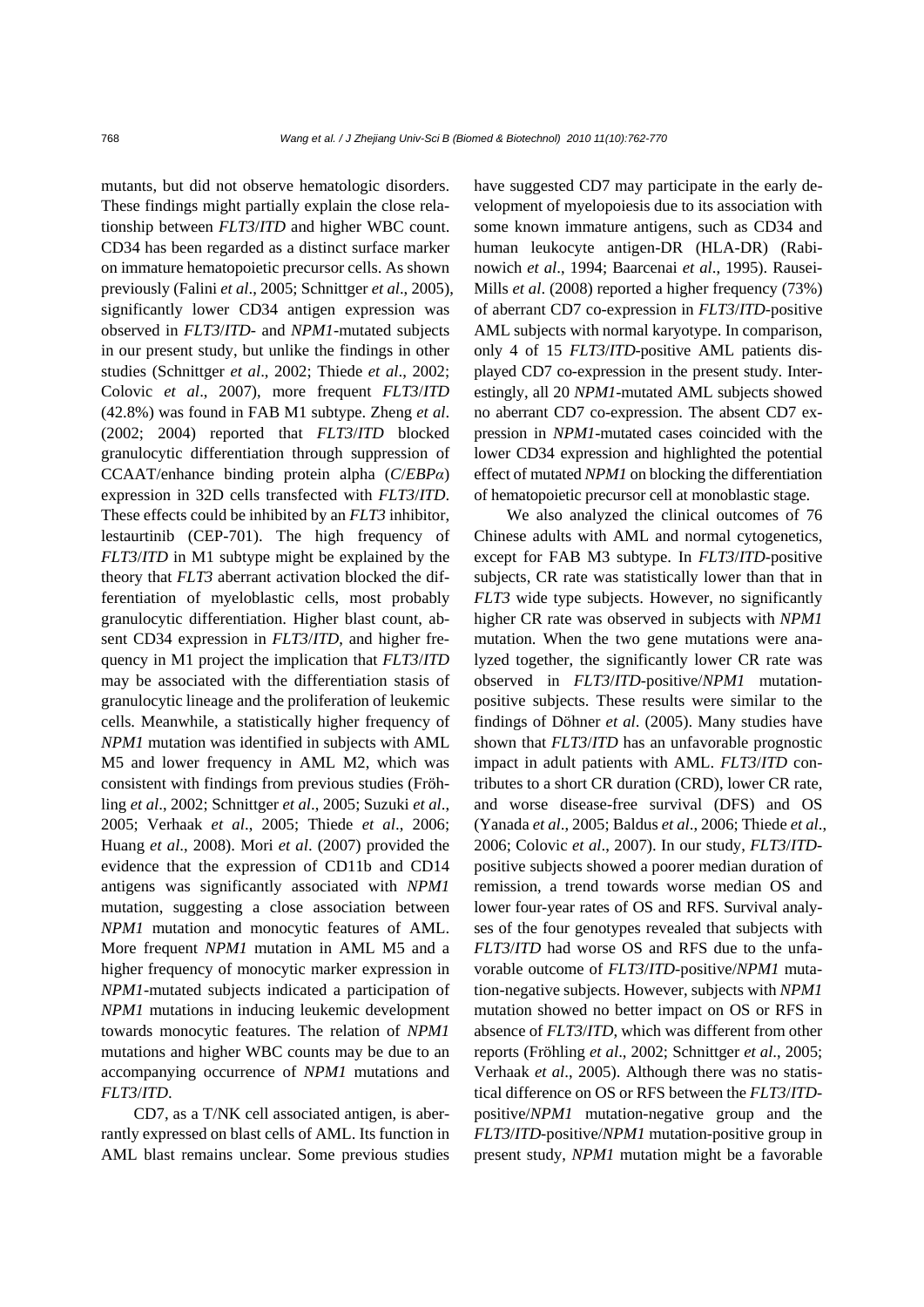prognostic factor for OS and RFS in the presence of *FLT3*/*ITD*. Our results indicate that Chinese AML patients with *FLT3*/*ITD* seem to have a worse prognosis. Unlike the findings in Caucasians, *NPM1* mutation did not suggest a favorable prognosis in our study. This might be due to a relatively low response rate to chemotherapy in the *NPM1* mutation-positive group. Of course, a different genetic background and chemotherapy regimen might also affect the results. Thus, further studies with larger sample sizes are warranted.

## **5 Acknowledgements**

We thank Prof. Mao-de LAI, Dr. Jian CHEN, and Dr. Kun SONG (Department of Pathology and Pathophysiology, School of Medicine, Zhejiang University, China) for their excellent technical assistance.

## **References**

- Baarcenai, A., Muench, M.O., Roncarolo, M.G., Spits, H., 1995. Tracing the expression of CD7 and other antigens during T- and myeloid-cell differentiation in the human fetal liver and thymus. *Leuk. Lymphoma*, **17**(1):1-11. [doi:10.3109/10428199509051697]
- Baldus, C.D., Thiede, C., Soucek, S., Bloomfield, C.D., Thiel, E., Ehninger, G., 2006. *BAALC* expression and *FLT3* internal tandem duplication mutations in acute myeloid leukemia patients with normal cytogenetics: prognostic implications. *J. Clin. Oncol.*, **24**(5):790-797. [doi:10. 1200/JCO.2005.01.6253]
- Bennett, J.M., Catovsky, D., Daniel, M.T., Flandrin, G., Galton, D.A., Gralnick, H.R., Sultan, C., 1985. Proposed revised criteria of the classification of acute myeloid leukemia. *Ann. Intern. Med.*, **103**(4):620-625.
- Colovic, N., Tosic, N., Aveic, S., Djuric, M., Milic, N., Bumbasirevic, V., Colovic, M., Pavlovic, S., 2007. Importance of early detection and follow-up of *FLT3* mutations in patients with acute myeloid leukemia. *Ann. Hematol.*, **86**(10):741-747. [doi:10.1007/s00277-007-0325-3]
- Döhner, K., Schlenk, R.F., Habdank, M., Scholl, C., Rücker, F.G., Corbacioglu, A., Bullinger, L., Fröhling, S., Döhner, H., 2005. Mutant nucleophosmin (*NPM1*) predicts favorable prognosis in younger adults with acute myeloid leukemia and normal cytogenetics: interaction with other gene mutations. *Blood*, **106**(12):3740-3746. [doi:10.1182/ blood-2005-05-2164]
- Falini, B., Mecucci, C., Tiacci, E., Alcalay, M., Rosati, R., Pasqualucci, L., La Starza, R., Diverio, D., Colombo, E., Santucci, A., *et al*., 2005. Cytoplasmic nucleophosmin in acute myelogenous leukemia with a normal karyotype. *N. Engl. J. Med.*, **352**(3):254-266. [doi:10.1056/NEJMoa04

1974]

- Fröhling, S., Schlenk, R.F., Breitruck, J., Benner, A., Kreitmeier, S., Tobis, K., Döhner, H., Döhner, K., 2002. Prognostic significance of activating *FLT3* mutations in younger adults (16 to 60 years) with acute myeloid leukemia and normal cytogenetics: a study of the AML Study Group Ulm. *Blood*, **100**(13):4372-4380. [doi:10. 1182/blood-2002-05-1440]
- Grundler, R., Miething, C., Thiede, C., Peschel, C., Duyster, J., 2005. *FLT3*-*ITD* and tyrosine kinase domain mutants induce 2 distinct phenotypes in a murine bone marrow transplantation model. *Blood*, **105**(12):4792-4799. [doi: 10.1182/blood-2004-11-4430]
- Hayakawa, F., Towatari, M., Kiyoi, H., Tanimoto, M., Kitamura, T., Saito, H., Naoe, T., 2000. Tandem-duplicated *FLT3* constitutively activates STAT5 and MAP kinase and introduces autonomous cell growth in IL-3-dependent cell lines. *Oncogene*, **19**(5):624-631. [doi:10.1038/sj.onc.120 3354]
- Huang, Q., Chen, W., Gaal, K.K., Slovak, M.L., Stein, A., Weiss, L.M., 2008. A rapid, one step assay for simultaneous detection of *FLT3*/*ITD* and *NPM1* mutations in AML with normal cytogenetics. *Br. J. Haematol.*, **142**(3): 489-492. [doi:10.1111/j.1365-2141.2008.07205.x]
- Kelly, L.M., Liu, Q., Kutok, J.L., Williams, I.R., Boulton, C.L., Gilliland, D.G., 2002. *FLT3* internal tandem duplication mutations associated with human acute myeloid leukemias induce myeloproliferative disease in a murine bone marrow transplant model. *Blood*, **99**(1):310-318. [doi:10. 1182/blood.V99.1.310]
- Kiyoi, H., Ohno, R., Ueda, R., Saito, H., Naoe, T., 2002. Mechanism of constitutive activation of FLT3 with internal tandem duplication in the juxtamembrane domain. *Oncogene*, **21**(16):2555-2563. [doi:10.1038/sj.onc.1205332]
- Mori, Y., Yoshimoto, G., Kumano, T., Miyamoto, T., Iino, T., Takenaka, K., Iwasaki, H., Harada, N., Kinukawa, N., Nagafuji, K., 2007. Distinctive expression of myelomonocytic markers and down-regulation of CD34 in acute myelogenous leukaemia with *FLT3* tandem duplication and nucleophosmin mutation. *Eur. J. Haematol.*, **79**(1):17-24. [doi:10.1111/j.1600-0609.2007.00866.x]
- Nakao, M., Yokota, S., Iwai, T., Kaneko, H., Horiike, S., Kashima, K., Sonoda, Y., Fujimoto, T., Misawa, S., 1996. Internal tandem duplication of the *FLT3* gene found in acute myeloid leukemia. *Leukemia*, **10**(12):1911-1918.
- Pabst, T., Mueller, B.U., Zhang, P., Radomska, H.S., Narravula, S., Schnittger, S., Behre, G., Hiddemann, W., Tenen, D.G., 2001. Dominant-negative mutations of *CEBPA*, encoding CCAAT/enhancer binding protein-alpha (*C/ EBPα*), in acute myeloid leukemia. *Nat. Genet.*, **27**(3): 263-270. [doi:10.1038/85820]
- Rabinowich, H., Pricop, L., Herberman, R.B., Whiteside, T.L., 1994. Expression and function of CD7 molecule on human natural killer cells. *J. Immunol.*, **152**(2):517-526.
- Rausei-Mills, V., Chang, K.L., Gaal, K.K., Weiss, L.M., Huang, Q., 2008. Aberrant expression of CD7 in myeloblasts is highly associated with de novo acute myeloid